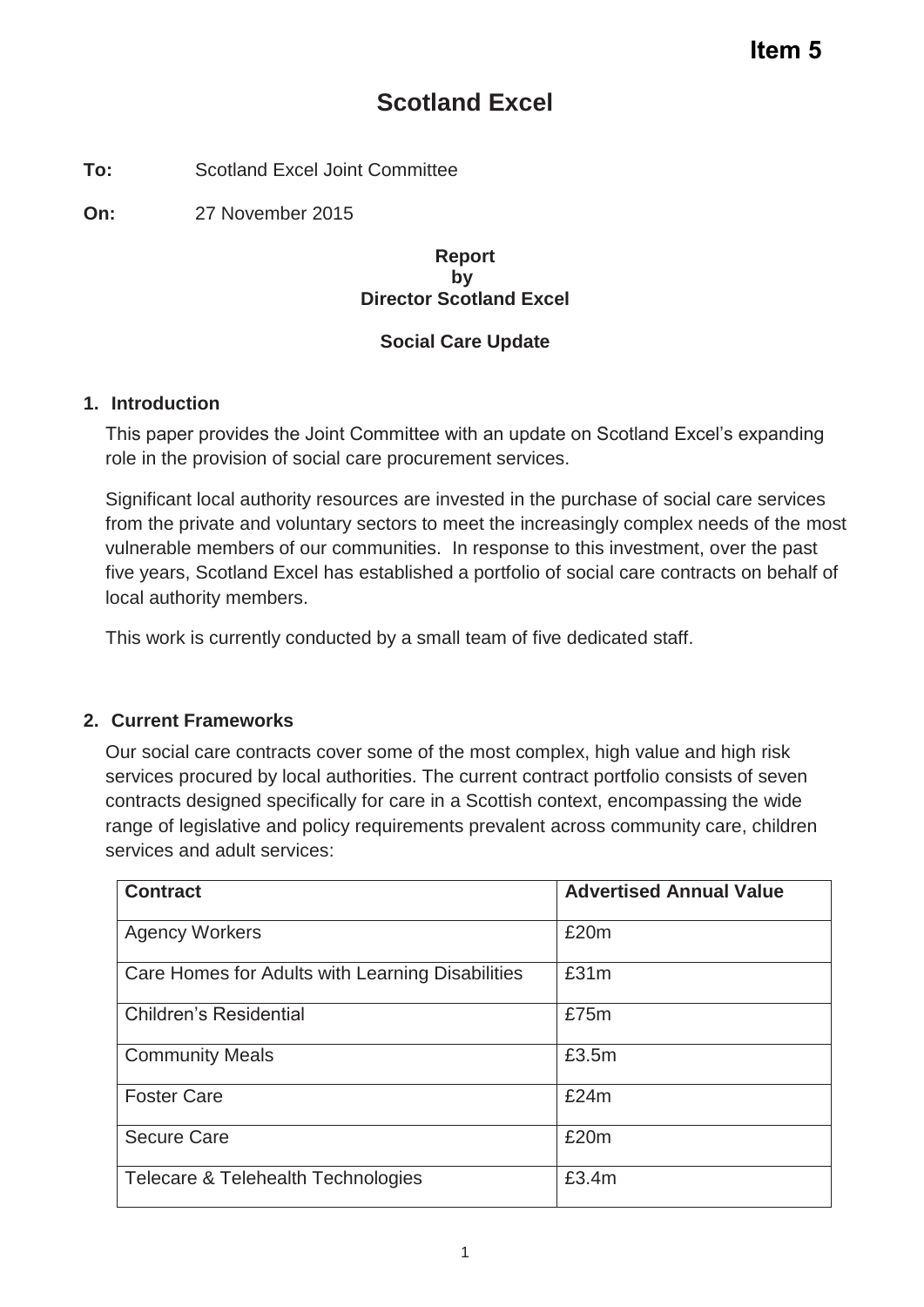Scotland Excel works closely with the Scottish Government and COSLA to ensure all contracting arrangements align with evolving social policy direction. Scotland Excel's collaborative approach to stakeholder engagement includes consultation with providers and people accessing services to ensure arrangements are aligned to needs. In order to ensure maximum efficiency from collaboration Scotland Excel also liaises closely with other public bodies such as the Care Inspectorate.

The work undertaken by Scotland Excel has ensured greater scrutiny has been brought to bear on commercial matters such as fee negotiation and budget analysis to maximise value for local authorities. The contracts support the sharing of best practice and national oversight of market and quality trends to assist local authorities with their commissioning of social care services.

Contract documents, purchaser and provider guides and administrative tools such as outcome focused placement matching processes and service registers developed by Scotland Excel are improving the effectiveness and efficiency of sector wide administrative processes and are supporting best practice across the local government sector.

## **3. Care Home Services for Older People**

The National Care Home Contract arrangements have been in place since 2006. The arrangements are coordinated through COSLA, which currently takes the lead role in the annual negotiations with provider representatives on fees.

Scotland Excel has agreed to provide a suite of new procurement and contract management services for the care home services for older people to supplement existing contract monitoring services. Funding contributions for each of the 25 participating local authorities have been agreed to provide the necessary procurement, data analysis, financial accounting and legal skills required to deliver the planned activities. The funding agreed reflects the significant scale of the older peoples' care home sector in Scotland.

This new role will enable national oversight in a number of key areas including greater financial monitoring of providers to prevent unexpected provider failures and support local authority contingency planning. It will also allow for increased local market knowledge to support local authority decision making and will provide a joined up approach to drive further improvements in the quality of care.

Work is already underway with local authority leads and sector and statutory bodies. Scotland Excel is also meeting with relevant groups that represent the views of older people to ensure the views of people accessing care home services are central to any development work taken forward. An extensive body of work is also being undertaken to explore all of the available procurement options for the future contracting of care home services for older people.